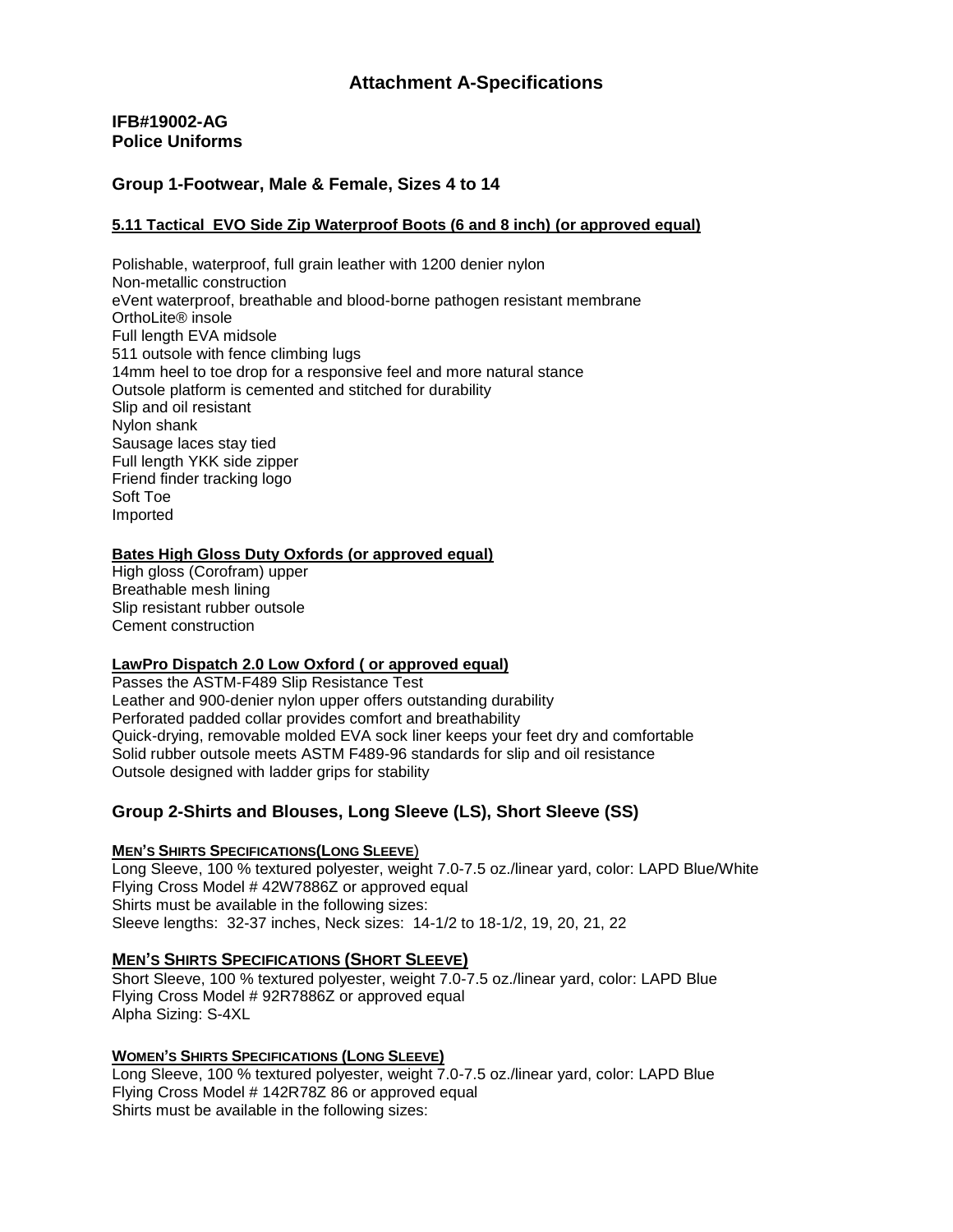Bust Sizes 30-52

Long Sleeve Lengths:

| 30      | Regular = $30"$ |              |
|---------|-----------------|--------------|
| 32, 34  | Regular = $30"$ | Long = $31"$ |
| 36, 38  | Regular = $31"$ | Long = $32"$ |
| 40, 42  | Regular = $32"$ | Long = $33"$ |
| 44, 46  | Regular = $33"$ | Long = $34"$ |
| 48 & Up | Regular = $34"$ | $Long = 35$  |

## **WOMEN'S SHIRTS SPECIFICATIONS (SHORT SLEEVE)**

Short Sleeve, 100 % textured polyester, weight 7.0-7.5 oz./linear yard, color: LAPD Blue Flying Cross Model # 192R78Z 86 or approved equal Bust Sizes 30-52

## **Long Sleeve & Short Sleeve Navy Utility Shirts**

Color: Dark Navy Blue 65% polyester/35% combed cotton 2 x 1 Twill with engineered stretch 86 warp x 52 filling Pre-cured, wrinkle resistant Gusseted fit, designed to accommodate body armor Convertible collar - 3 1/4" long at points, topstitched 3/16" from edge Left front (men) right front (women) self-fabric center pleat 1 1/2" wide with 2 rows of stitching 1" apart and 7 buttonholes Interlined with 250 denier Dacron polyester Top buttonhole horizontal and 5/8" below the neck seam Other buttonholes vertical 2 1/2" between the first and second 3 1/2" spacing between remainder Melamine buttons (include a spare) are stitched to the front Front to have 3" turn back One military crease in each front goes through pocket and pocket flap Shoulder straps die cut and interlined with 250 denier Dacron polyester Topstitched 1/4" from edge and has buttonhole Sewn into sleeve head seam and 2 1/8" wide tapering to 1 5/8" at pointed end Set 1/2" from neck seam with lower edge 1/2" below shoulder joining seam X-stitched to shoulder, 2" from sleeve seam, fastens to shoulder with button 2-ply inside sling 1" wide, extending from shoulder joining seam into pocket of left front 2 small uncut horizontal buttonholes 1 1/2" above pocket flap spaced 1 5/16" apart and centered 2 patch pockets 1 3/8" stitched box pleats and mitered pockets Die cut and finish 5 1/2" wide and 6" long Left pocket sewn pencil stall 1 1/2" wide Velcro hook fasteners 3/4" wide and 3/4" long stitched on upper corners Secure Velcro loop fasteners on flaps Die cut flaps and scalloped 5 3/4" wide 2 1/2" long at center and 2 1/8" Each side; interlined with 250 Dacron polyester, topstitched 1/4" from edges One centered uncut buttonhole with button Flaps set with 1/2" space between pocket and flap Left flap to have hidden pencil opening 1 3/8" wide, bar tacked at each end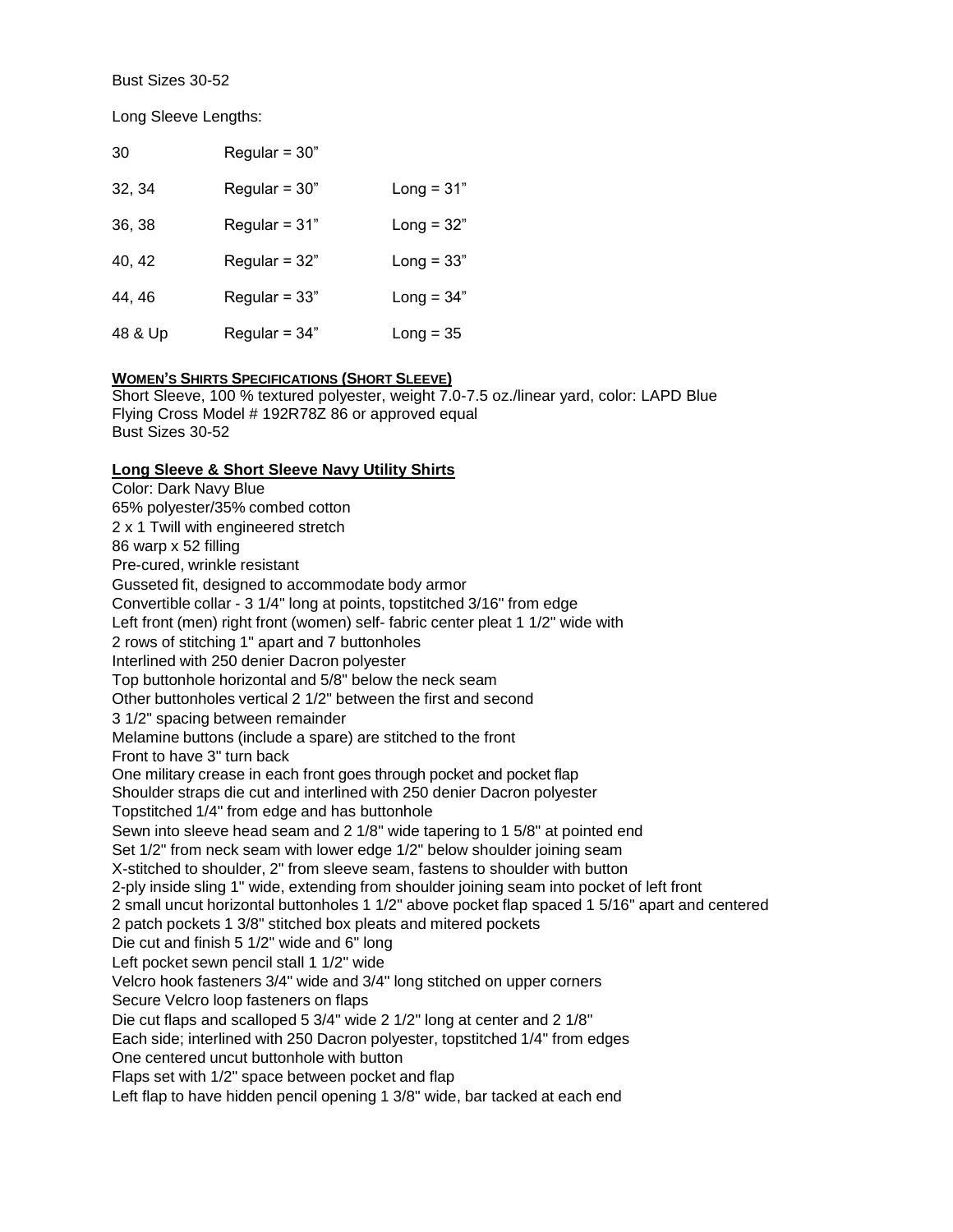Velcro loop fasteners 3/4" wide 3/4' long

Short sleeve have 1" hems - men's size 16 finishes 10: from shoulder seam

Long sleeves have 2 wrist pleats and 4 1/2" vent openings

1" wide top and bottom plackets

One centered button and buttonhole

Top vent has 1 1/2" outline reinforcement stitch

Cuffs have rounded corners, interlined with 250 denier Dacron polyester

Cuffs close with 2 buttons and buttonholes

3" wide and have 3/16" topstitching on edges

SIDE GUSSETS: Extends from sleeve opening to shirt hem, measures 4" at each end and widens in the armhole, set with double needle stitching.

BACK: Two piece yoke, 3" at center and 3 1/4" at ends, 1/16" topstitch on lower edge, three military creases in back of shirt.

BUTTONS: 20-ligne melamine button to match fabric color.

STITCHING: Stitched with 100% polyester core/100% polyester wrap thread, visible stitching must be 10-12 stitches per inch.

## **Long Sleeve & Short Sleeve Polyester LT Uniform Shirts**

Color: GREEN

EPAULETS: Spruce Green

FABRIC: 65% polyester/35% cotton preshrunk positive release finish

FRONTS: Left front - self fabric center pleat 1 1/2" wide from collar band to bottom of shirt, two rows of stitching, center pleat lined with 100% polyester Right front - 1" wide button stay from collar band to bottom of shirt buttons securely attached to button stay and correspond to buttonholes on center pleat 1 front and 3 back, sewn in military creases.

COLLAR: Die cut, 1 1/2" back of stand, points wide spread, 3 1/4" length, Topstitched 1/4" from edge. Interlining 1005 polyester; permanent collar stays sewn inside collar, no stitches made thru bottom leaf

YOKE: Two piece 3 3/4" at bottom center of band

SLEEVES – Long, straight and whole, sleeve vent shall top facing 1 1/4" wide finished at top with neatly blocked point. Lower facing 1/2" width, sleeve placket - one button and buttonhole 2 1/2" above top of cuff sleeves secured to body by with edge and safety stitch, same on side closing seam

SLEEVES – Short one piece, 1" hem, 9 1/2" to 9 3/4" long from shoulder seam setting and closing done with over edge and safety stitch bar tacked at hem

CUFFS: Barrel type 3" wide with rounded corners, topstitched 1/4" around edge Button on cuff evenly spaced, die cut, attached by double stitching 1/4" apart visible on outside of cuff

POCKETS: two breast pockets with mitered corners, 5 1/2" wide, 5 3/4" long. Left pocket to have pencil opening 1 3/8", pockets 1 1/2" box pleat Stitched top and bottom, Velcro edges

FLAPS: Die creased, scalloped to finish 5 3/4" width, 2 1/2" length at the sides, 2 3/4" at center, flaps secured to front of shirt 1/2" above top of pocket, left flap to have pencil opening 1 3/8" width, Velcro on corners to correspond with Velcro on pockets, flap lined with good grade and quality interlining BADGE

TABS: Sling type of self- goods 1 1/2" wide to extend from joining seam to pocket of left front, two small uncut buttonholes 1 1/4" apart with lower button- hole 1 1/4" above flap

SHOULDER STRAPS: Sewn into sleeve head seam, 2" tapering to 1 1/2" with end pointed straps set 1" from collar seam, box stitched to shoulders with a row of cross stitching 2" from sleeve head and diagonally sewn from each end of seam to sleeve. 100% polyester interlining

COLLAR STAYS: Good quality staler vinyl of proper length

INTERLININGS: Collar, center facing, flaps, straps - 100% polyester

SIZE MARKING: Size tab sewn in neck label to inside yoke

BUTTONS: Thermosetting polyester material - matches fabric

PRESSING AND PACKING: Carefully pressed by hand in first class manner, shipped in strong boxes packed each in polyethylene bags

# **Elbeco Ufx Tactical Long Sleeve Polo ( or approved equal)**

Colors: Navy/Royal Blue/Black/Red 7.25 oz, 100% polyester Swiss pique knit Nano Moisture Wicking Technology Antimicrobial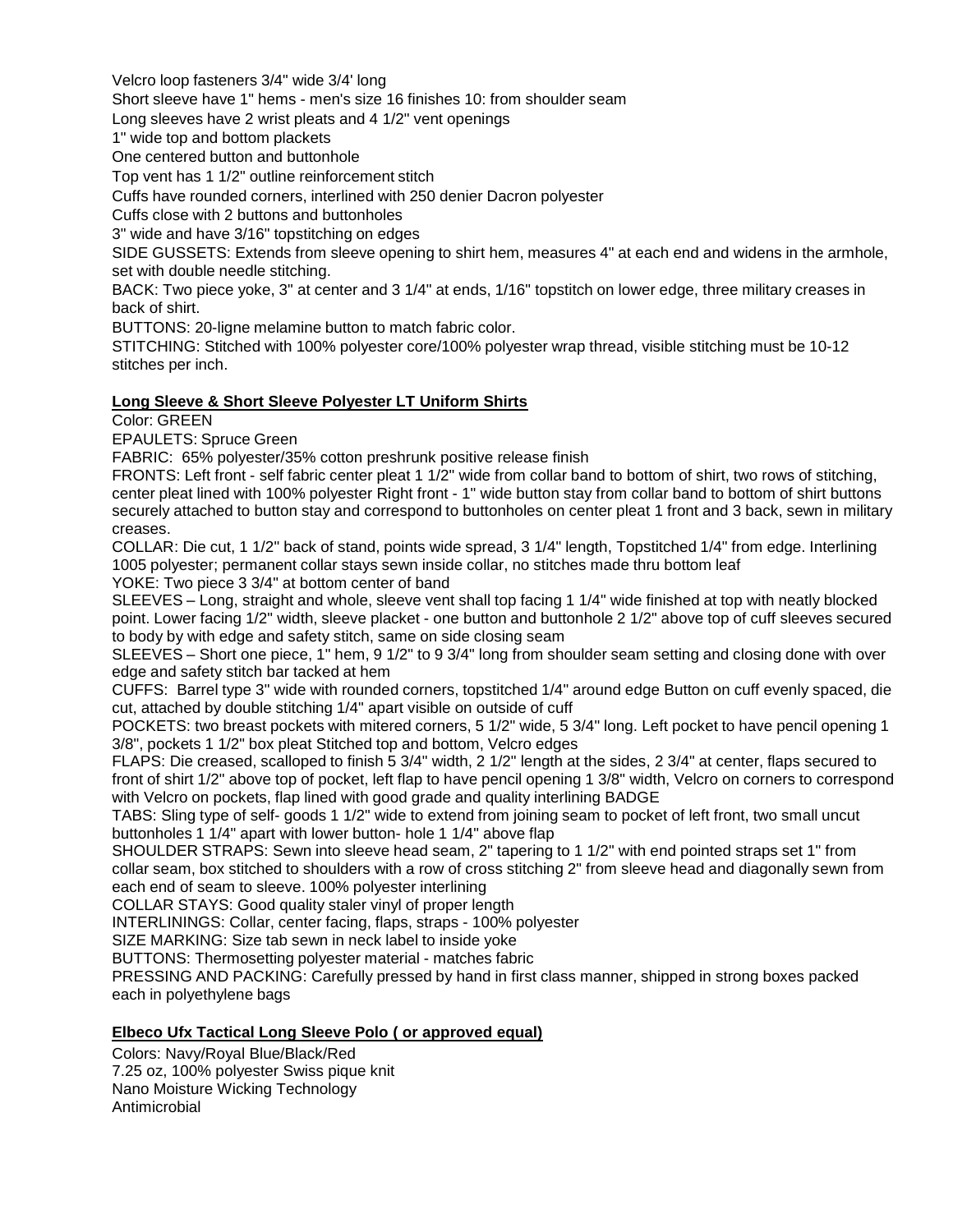Dual mic shoulder pockets and center mic loop so you can place your mic where you want it Hidden pen pocket on sleeve for easy access Polyester/Lycra®/rib knit cuff keeps your sleeves at your wrist (long sleeve only) No-curl knit collar with stays for a professional appearance Tag-less neck for no-scratch comfort Side panels for improved mobility and comfort Comfort cut allows for wear over body armor Accepts embroidery and silk screening Machine washable

### **Elbeco UFX Tactical Short Sleeve Polo ( or approved equal)**

Colors: Navy/Royal Blue/Black/Red 7.25 oz., Power Stretch® pique knit-microfiber polyester Moisture wicking Antimicrobial UPF 40+ protection Low-pill and non-fade fabric retains color wash after wash Shrink resistance Gusseted sides for added mobility Loose fit with four-way stretch Tag-less comfort in neck Dual concealed mic pockets on shoulders Dual pencil/pen compartment on left sleeve Ribbed collar with curl-free stays Three-button placket Knit collar and cuffs Machine wash and dry Imported

#### **L/S & S/S Khaki Cotton Shirts**

Color: Khaki Two button-down flap front pockets Shoulder epaulets Stain release finish Finish moves moisture away from body Extra- long tails Full cut 65 % Polyester/35% Cotton

## **5.11 Tactical Rapid Assault Shirt ( or approved equal)**

Poly/cotton/spandex knit body 65% polyester/35% cotton rip stop sleeves Designed for use with body armor Wicking and moisture management in the lightweight knit body Reinforced articulated elbows for ease of movement Large storage pockets at each shoulder Mesh panels for breathability Collar can be worn up or down Saddle-shoulder design for free movement Seamless underarms eliminate chaffing Flat lock seams throughout increase comfort 1/4 zip front Loop patch on both arms for patch application Machine wash Imported

## **Propper Two Pockert BDU Shirt (or approved equal)**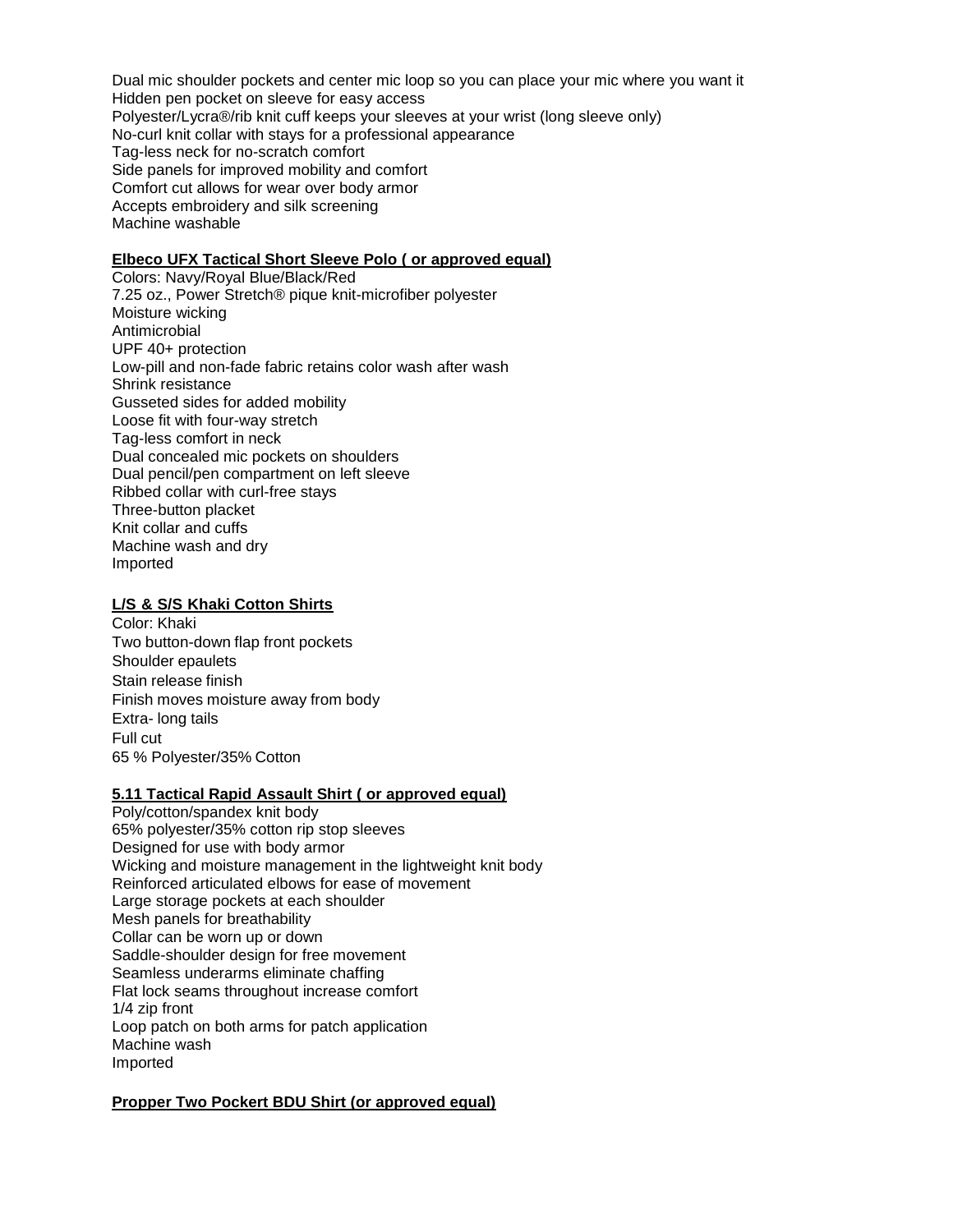6.7 oz. 65% polyester/35% cotton rip stop Two cargo pockets on chest Fade, snag, shrink and wrinkle-resistant Button-down shoulder epaulets Fused pocket flaps and collar for clean, professional look Adjustable sleeve buttons Felled side seams and sleeves means no fraying Double-reinforced elbows Long-sleeves Machine wash and dry Imported

All uniform Utilities will have - add cloth name strip, emblems sewn on chest and department patches on **both sleeves. All Polyester Uniforms will have emblems sewn on and department patches on both sleeves.**

# **Group 3-Sweaters, Male & Female, Long Sleeve**

Color: NAVY BLUE V-neck cardigan, hemmed bottom 2 pockets Design: Button front 100% acrylic

## **Group 4- Trousers and Pants, Male & Female**

## **Men's Trousers**

Navy, 100% polyester, weight: 12-12 ½ oz. per linear yard, Gabardine, Navy Flying Cross by Fechheimer Item#SPD1408 or approved equal

### **Women's Trousers**

Navy, 100% polyester, weight: 12-12 ½ oz. per linear yard, Gabardine, Navy Flying Cross by Fechheimer Item#SPD1365 or approved equal

## **Navy Utility Trousers**

Color: NAVY BLUE/ BLACK 65% polyester/35% combed cotton 2 x 1 Twill with engineered stretch Pre-cured, wrinkle resistant, external hydrophobic resistance to water based liquids UPF 40+ rating POCKETING & LINING: 70% polyester/30% cotton Plain weave DESIGN Uniform trouser with a plain front and two quarter top pockets Cell phone pocket Two side cargo pockets Topstitched back pockets with triangle bar tacks, left pocket - tab to button Zipper fly front with french fly Two inch expandable waistband with dropped belt loops Straight leg bottoms Creaset Super Silicone creases Trousers shall be made from a men's relaxed fit uniform trouser pattern POCKETS: Quarter top style, min. 6 1/2" opening and 6" depth Measured from bottom of opening Front pocket bags are double tipped and shall be stitched, turned and re-stitched Inside front pocket facing shall be separate piece of self- material finishing 1 1/4" wide Cell phone pocket inside the left front pocket shall have 7" invisible zipper Front pocket shall have straight bar tack top and triangle bar tack bottom of opening

Double-compartment cargo pocket with flap centered on out seam, 9 1/2" below waist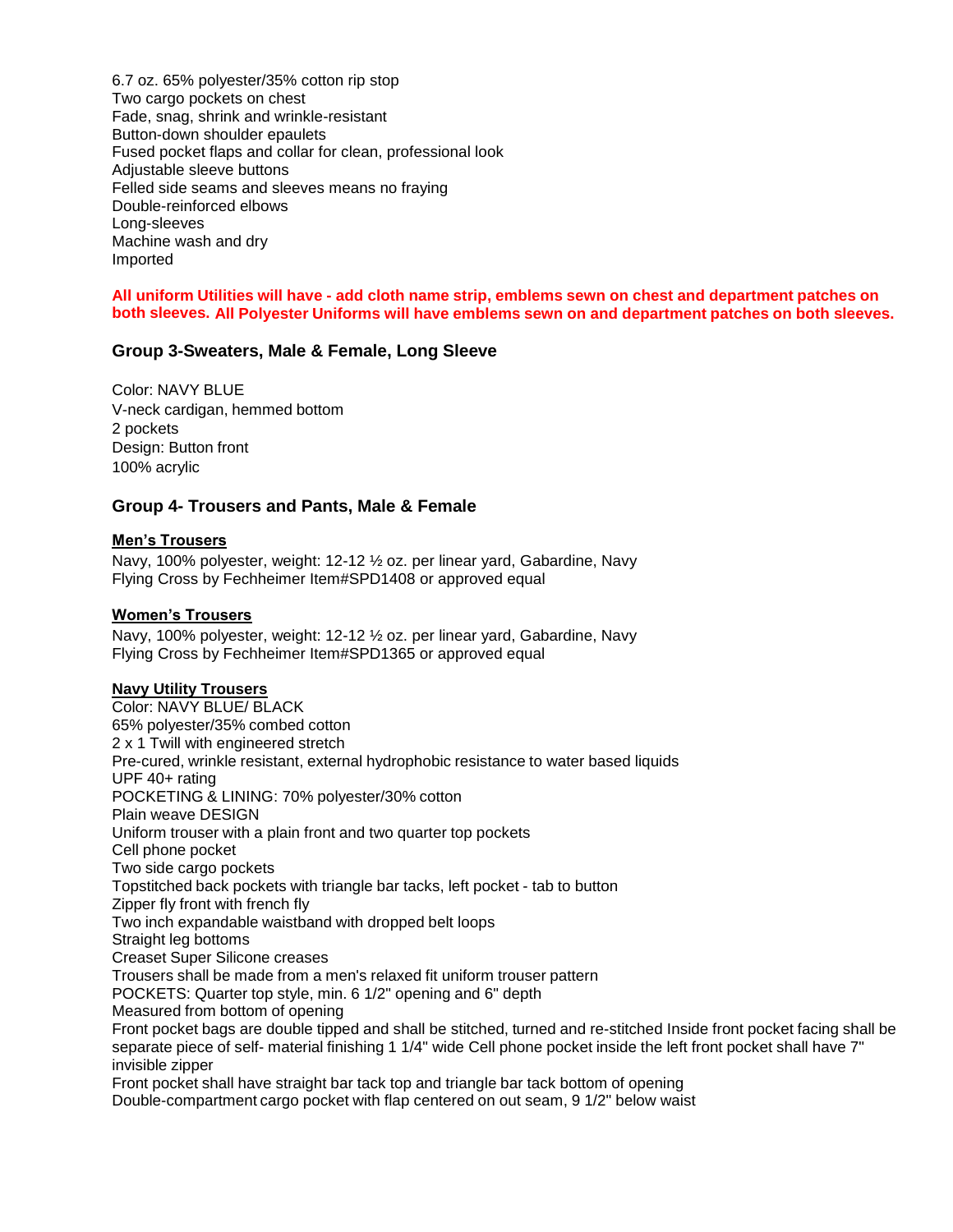Seam, each cargo pocket measures 7" wide x 7 3/4" long and mitered corners Front compartment has 1 1/2" stitched box pleat

Top of flap stitched to pocket has horizontal bar tacks in upper corners

Flap closes with three pieces of Velcro loop: 1" x 1" in each lower corner and 1 x 1 1/2" at point to match Velcro hook placement on pockets

Back compartment is accessed by hidden 6" nylon zipper 1 1/8" behind and below

Upper edge of flap

Both zippers open in front-toward-back direction

Back pockets have 5 1/2" opening, 6" deep. Topstitched on outside with exposed top and bottom welt inside facing Left pocket shall have a tab to button

Back pockets shall have triangle bar tacks on end of openings

WAISTBAND: 2" wide expandable waistband, on front panel has an extension that joins to the inside of the back waistband with heavy-duty hidden elastic

Should expand and contract 2 to 4 inches as necessary

Waistband is stabilized with fusible nonwoven interlining, shall have two crushproof

Hooks and eyes reinforced with canvas stays, bar tack behind each eye

Waistband curtain finishes 2 5/8" wide, upper 1 1/8" wide bias cut pocketing fabric with

1/16" topstitching and 3/4" wide stretch canvas, lower portion 1 1/2" wide woven Elastic to insure shirt tail "tuck", waistband curtain closed by stitching below the Waistband through the outer fabric and curtain

BELT LOOPS: Seven 1" wide belt loops, double thickness, canvas interlining, stitched 1/4" gauge Twin needle, except for center back loop, all stitched into the waistband curtain seam Tacked 1/4" below the waistband. Center back loop tacked to outside of waistband, Folded over the tacking with bottom tacked 1/4" below waistband, shall accommodate 2" belt

FLY: YKK brass memory lock zipper, brass bottom stop, brass ratcheting cam lock slider Fusible nonwoven interlining, right fly has french fly extension, lined with pocketing Fabric extending from top of waistband to inseam. Matching button stitched to left waistband curtain to fasten the french fly

Straight bar tack stitched at bottom of fly from outside through a zipper tape, right and left fly and right fly lining. Right and left fly joined by additional bar tack located below bottom zipper stop on inside of trousers, zipper and fly topstitching extend to top of waistband

INSIDE TRIM: Right fly lining extension stitched to front seat seam

DIAMOND GUSSET: One piece Diamond gusseted Crotch construction

Raw edges must be surged prior to setting gusset, then topstitched 1/16" from edges

CREASING: Front and rear creases in trouser legs permanent modified "super silicone"

Crease produced by CREASET system specially formulated with high tech treatments

STITCHING: 100% polyester spun thread

Colorfast and match fabric, 10-11 stitches per inch, exposed inside seams to be surged seat seam must be stitched with tandem needle, min 2 3/4" seat outlet for alterations

PRESSING AND FINISHING: Loose threads removed, pressed and properly shaped with all seams pressed open Texpak clip attached to waistband of finished trousers

LABELING: Labeled with manufacturer, style number, size, fiber content, care instructions, RN number and country of origin.

SIZES: Unhemmed - in regular rise length (men's)- waist 28 - 60, odd waist through 37

Unhemmed - in regular rise length (women's) 2-24 even sizes only

# **Polyester Custom Trousers**

Color: GREEN

65% polyester/35% cotton, 2 x 1 left hand twill weave

DESIGN: Uniform pattern with plain front with quarter top drop front pockets and two back pockets POCKETS: Front pocket opening 6" and 6" deep from bottom of opening stitched, turned and re-stitched, inside front pocket facing self- material finishing 1 1/4" wide, back pockets opening 5 1/4" and 6" deep. Finished on outside with exposed top and bottom cord topstitched, left back pocket has tab to button, front pocket at bottom and back pockets - triangular bar tacked

POCKETING: Black, 75% polyester/25% cotton with min thread count 86x56, shall harmonize with outer fabric WAISTBAND: 2" wide closed with crushproof hook and eye, eye being bar tacked, waistband curtain, snugtex and black 75% polyester/25% cotton, Ban-rol waistband stiffener, 3/4" width, sewn on front of trouser from side seam to side seam, continuous closed waistband

INSIDE TRIM: Right fly shall be fabric and color as waistband curtain, right fly lining sewn to left fly below the zipper, separate french fly of outer fabric sewn to inside right fly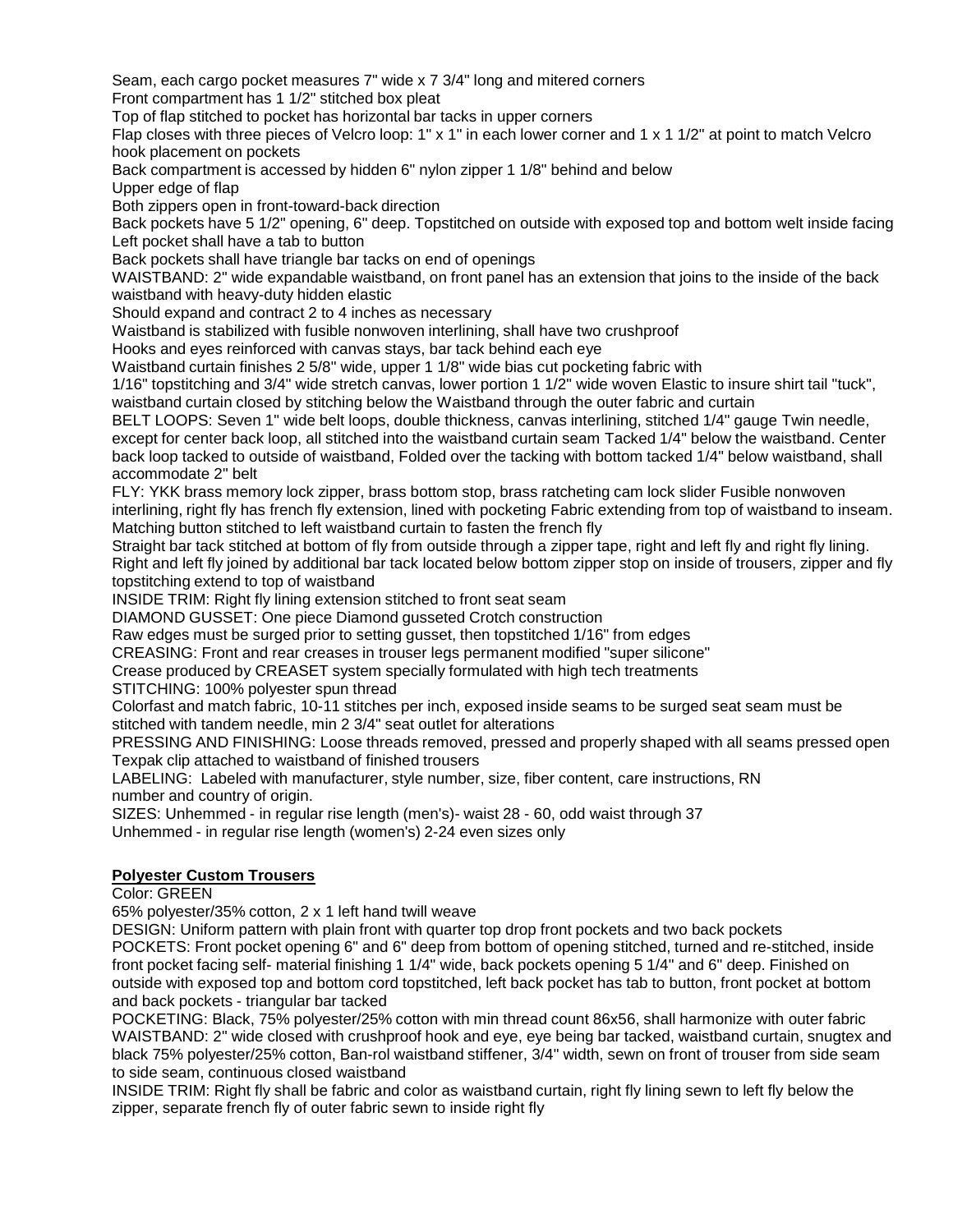BELT LOOPS: 5 belt loops and 7 on sizes over 30, 3/4" wide, double thickness and stitched on face side with a 2 needle machine. Loops to be sewn into center of waistband and into rocap and bar tacked 1/4" below waistband to accommodate 2" belt. Center back loop to be tacked on.

ZIPPER: YKK #45 brass zipper, brass bottom stop at base of chain and brass ratcheting

semi auto lock slider, straight bar tack sewn through outside to inside at bottom of fly, sewn through zipper tape, right and left fly and the right fly lining. Right and left fly joined by additional bar tack below bottom zipper stop on inside of trouser

SEAMING: Seamed with polyester core thread, seat seam stitched with a tandem needle seat seaming machine, exposed inside seams surged

SIZE TAB: Sewn in label giving care instruction, permanent size label on inside hip pocket

FINISHING AND PRESSING: Loose threads removed, pressed completely and properly with seams open

## **Khaki Recruit Trousers**

Dickies, original work pant permanent crease, tunnel belt loops, Scotchgard stain release finish, or approved equal

## **Tru Spec 24-7 Classic Pant ( or approved equal)**

Color: Khaki 6.5 oz, 65% polyester, 35% cotton rip stop Teflon® coated Comfort-fit slider waistband construction eliminates the need for gathered elastic or adjustable side tabs and will accommodate either paddle style or inside-the-pants holsters Machine wash and dry Imported Extra-deep front pockets 2 knife/accessory pockets Expandable back pockets with hook-and-loop closure 2 vertical zipper covered side seam pockets incorporated into the front pockets 2 special hidden zipper thigh pockets incorporated into the side seams TRU-SPEC® original PRYM snap with brass YKK® zipper 1½" belt loops with 2½" wide openings

# **Tru-Spec 24-7 Women's Classic Pants ( or approved equal)**

Color: Khaki Teflon®-coated 65% polyester/35% cotton rip stop Comfort fit slider waistband Customized Tru-Spec® original PRYM snap and YKK® brass zipper Extra deep front pockets with covered zipper vertical side seam pockets, 2 knife accessory pockets with stiff fusing inner lining, vertical hidden zipper thigh pockets Hidden seam pockets are deep enough to easily & safely carry pistol mags Imported

## **5.11 Tactical Stryker Pant with Flextac ( or approved equal)**

Proven 5.11 Tactical comfort and durability 65% polyester / 35% cotton rip stop Flex-Tac fabric Fabric weight 6.76oz Fade and stain resistance Self-adjusting tunnel waistband for comfort Badge holder front belt loops Quick access, low-profile angled pockets Genuine YKK zippers and Prym snaps Discrete double knee with interior knee pad pocket

**Bike Shorts** Color: NAVY BLUE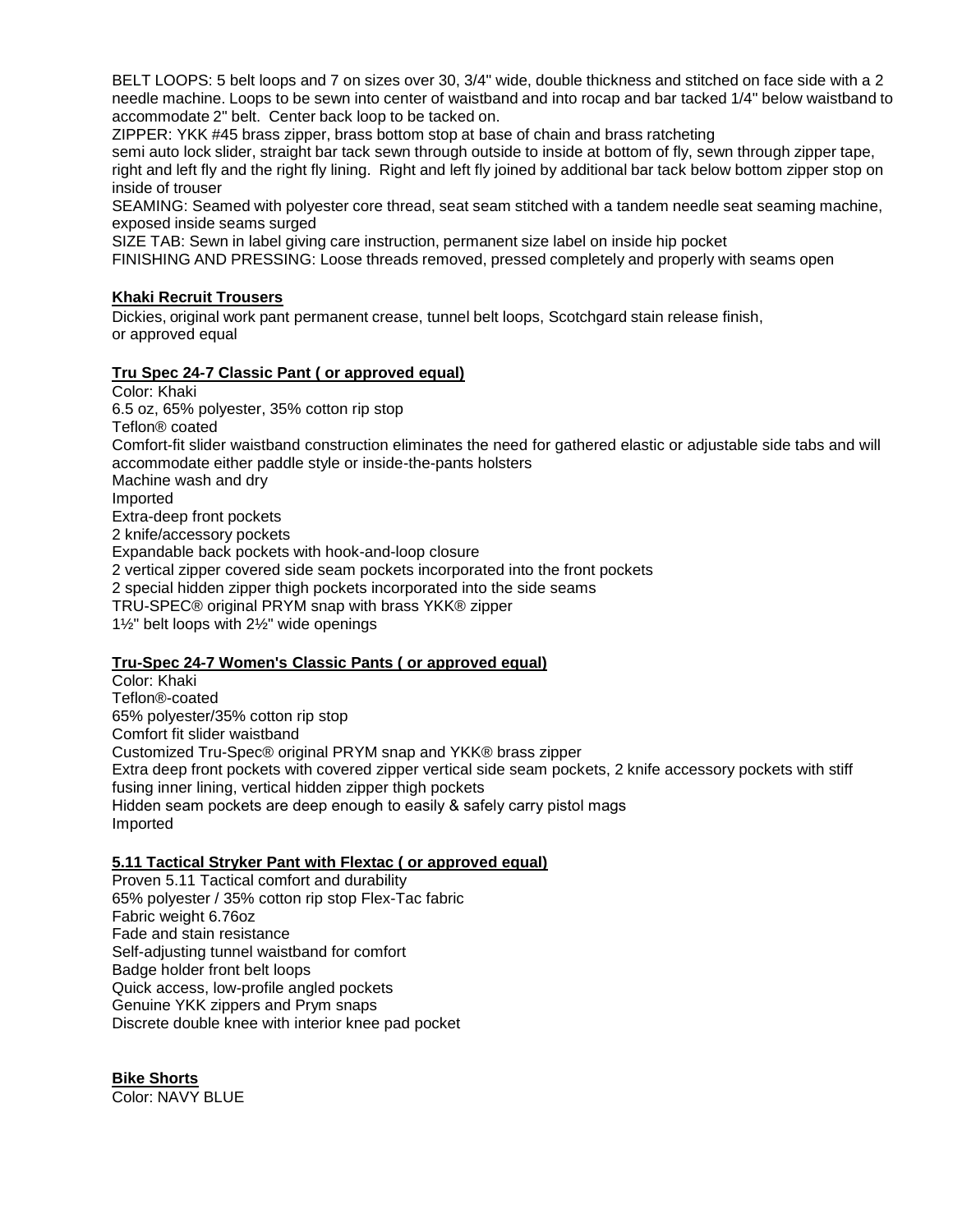Design: 6½" or 8" inseam as required 2 1/4" wide elastic waistband with drawstring waist 4 Velcro keepers 2 front bellows pockets with pocket flaps Two side pockets with pencil pocket Back patch pocket with pocket flap Windproof and water resistant

# **Galls Men's Reflective EMS Trousers( or approved equal)**

6.5 oz. 65% polyester, 35% cotton Stain resistant 3M™ 1" reflective trim on back and cargo pocket flaps provides extra visibility Six total pockets (including vertical instrument pocket) Double-fabric reinforced knees Automatically adjusting waistband Accommodates up to 2 -1/4"W belts Crushproof hook and eye Ratcheting genuine brass YKK® zipper Tailored design for professional look Machine wash and dry Imported

## **Khaki Utility Trousers**

Color: Khaki 5.11 Tactical Pant Tactical strap Slash pockets Double thick seat Double knee construction 100% cotton canvas Scotchgard™ stain release

## **Propper BDU Uniform Trousers( or approved equal)**

65% polyester, 35% cotton twill Military-inspired construction and authentic fit Fade, shrink and wrinkle resistant Zipper fly with button closure Durable drawstring leg closures Six-pocket design Fused pocket flaps for a clean, professional look Two cargo pockets with button flaps Two back pockets with button flaps Drain holes in bellowed pockets Adjustable waist tabs for a secure fit Reinforced seat and knee Felled inseams, out seams and seat seams

# **Group 5-Accessories**

# **Clip On Ties**

Samuel Broome POST OFFICE BLUE #90016-5000 (reg), 90049-5000 (long) or approved equal Samuel Broome BLACK #90016-BLK (reg), 90049-BLK (long) or approved equal

## **Galls Poly-Cotton Mock Turtleneck Dickie( or approved equal)**

60% cotton, 40% polyester construction Delivers a finished look without the extra weight Breathable and wrinkle resistant Stays in place under shirts and sweaters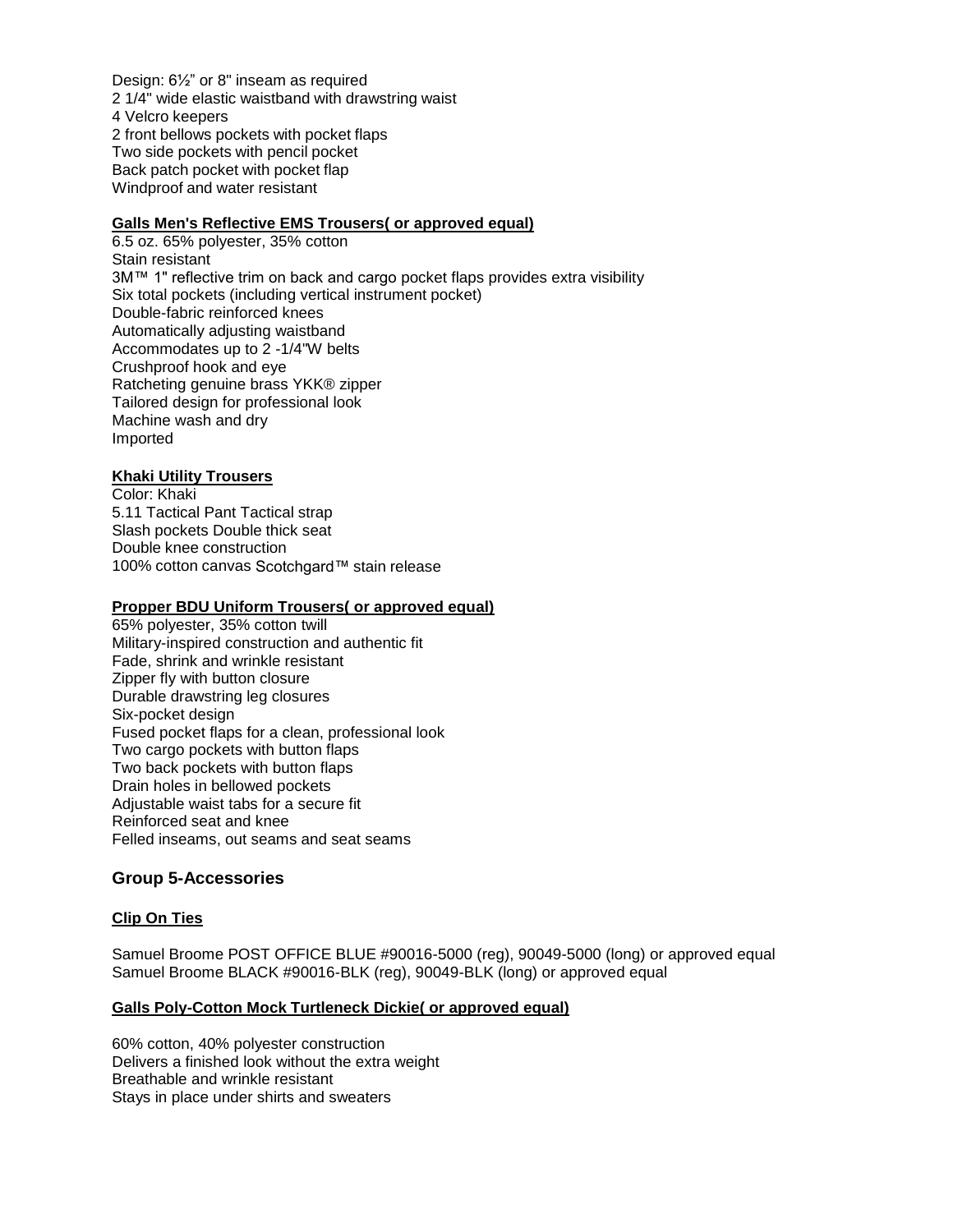One size fits most

## **Stratton Summer 40DB Campaign Style Hat**

Straw, traditional four dent style, lightweight and ventilated construction, #40DB or approved equal

## **Campaign Hat Rain Cover**

Clear, Stratton #RCMP, or approved equal

## **Hat Strap**

Black, leather, 3 piece, Stratton #ST3P or approved equal

## **Mylar Cord with Acorns**

Gold or Silver, Stratton # CORDS, or approved equal

# **VA Hat Pin Seal**

Full Color Seal, gold or silver, Blackington #CE3 or approved equal

# **Stocking Cap, Black**

Yupoong Knit Cap, Direct Embroidery "SPD" (Gold or Silver), or approved equal

## **Baseball Cap**

Pro Mesh Hat, Dark Navy, Red Stretch, Suffolk Police Direct Embroidered

# **Group 6-Coats and Jackets**

## **Elbeco Shield Duty Jacket (or approved equal)**

Polyester rip stop for durability Interchangeable pieces work together for customized comfort and functionality. HydroTech membrane is waterproof, windproof and breathable Fully lined articulated sleeves with zipper access for emblem attachments Fully taped seams 3-piece internally stored hood with drawstring Covered storm front with 2-way zipper Large internal dual communications pockets Large fleece lined hand warmer pockets with magnetic closures Easy access internal pen pocket and security pocket with magnetic closures Quick-release side-zipper vents for easy no look access Articulated elbows and adjustable cuffs Bar tacks at key stress points for durability Shoulder straps with mic clip tunnel Plain I.D. panels can be attached with hook and loop above the front pockets and across the back Machine washable

## **Elbeco Shield Performance Softshell Jacket**

96% polyester, 4% Spandex exterior Interchangeable pieces work together for customized comfort and functionality. Fleece interior HydroTech membrane is windproof, waterproof and breathable Lined collar with chin protector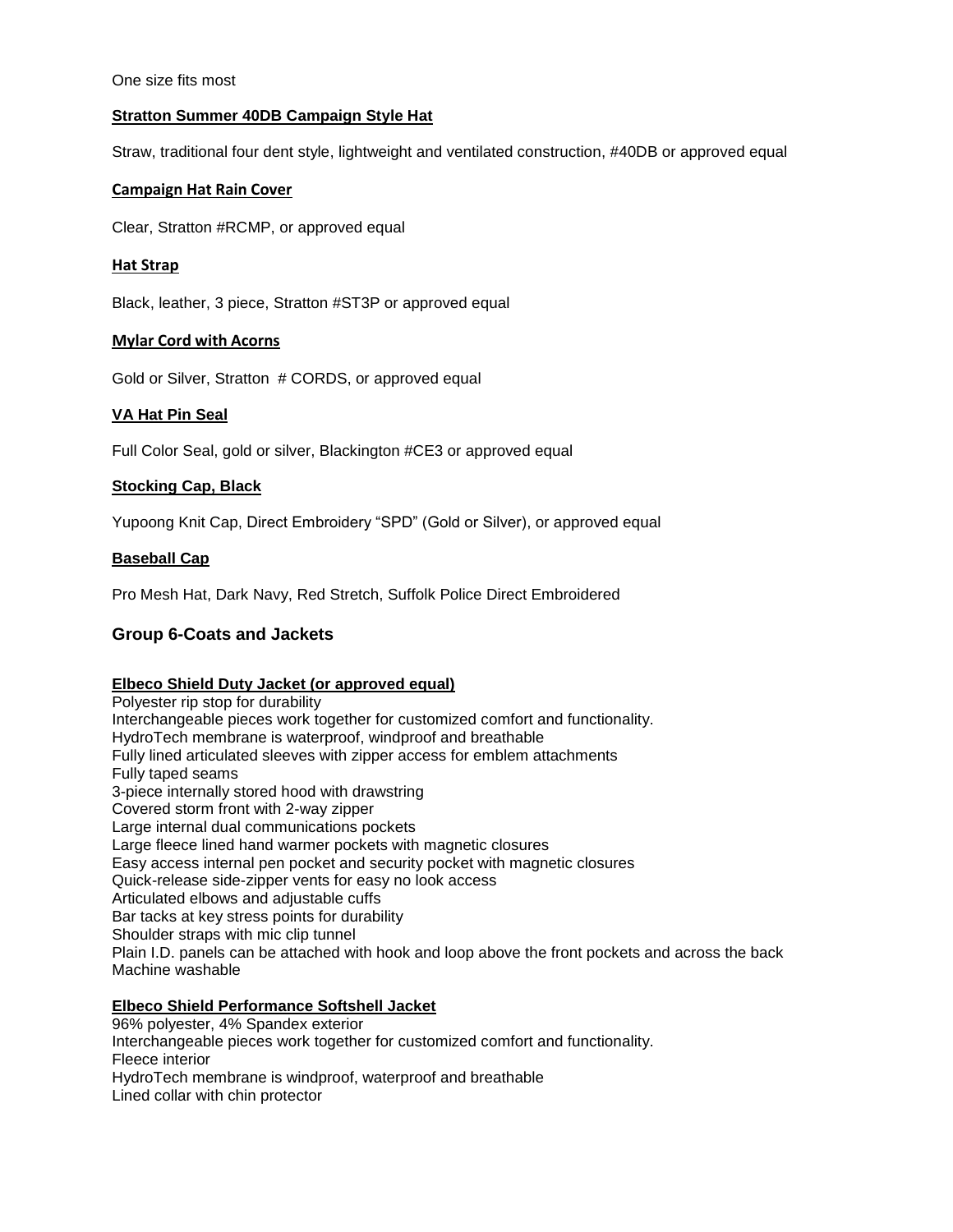Bar tacks at key stress points for durability Two vertical slash hand warmer pockets with zipper closure on lower front Two interior pockets for additional security and communication device storage Side vents with Quick Release zipper closure for quick access to belt equipment Full front zipper Adjustable hook and loop cuffs with elastic Shoulder straps with mic clip tunnel Machine washable

### **Rain Suit**

Color: GREEN SPIEWAK S308V Hi-Viz Jacket with: 4" x 1.5" black block lettering "POLICE" on right chest 9.5" x 2.5" Black Block lettering "POLICE" on back SPIEWAK S205V Hi-Viz Green or approved equal

#### **Mocean Waterproof Code B Bike Jacket( or approved equal)**

Color: Navy/Royal Blue 4.5 oz Hytrel® Teflon HT® waterproof, breathable shell Sculpted shape for proper fit and speed; accommodates body armor CoolMax® mesh liner to reduce moisture gain CoolMax® vent across back Asymmetrical Raglan Shoulders™ for ease ofmovement Elasticized waist Taped waterproof seams 2 interior pen pockets 2 hand-pockets with zipper closures and storm flaps 2 interior waist pockets with zipper closures Cuffs have Velcro® adjusters Under arm venting zipper to adjust your air flow Machine wash and dry

## **Carhartt Men's Thermal Lined Duck Active Jacket( or approved equal)**

12 oz, heavyweight firm-hand, 100% ring spun cotton 100% polyester thermal lining Attached thermal-lined hood Triple stitched seams for durability Rib-knit cuffs and waist Large hand warmer pockets 2 interior pockets Made in the USA

#### **Reflective Apparel Factory ANSI Class III Waterproof Parka**

*ANSI Compliant* 3M® Scotchlite™ reflective tape for great visibility Mesh lined parka Cell phone pocket Zipper extends through collar to keep you dry Machine wash and dry Imported

**Group 7-Duty Gear**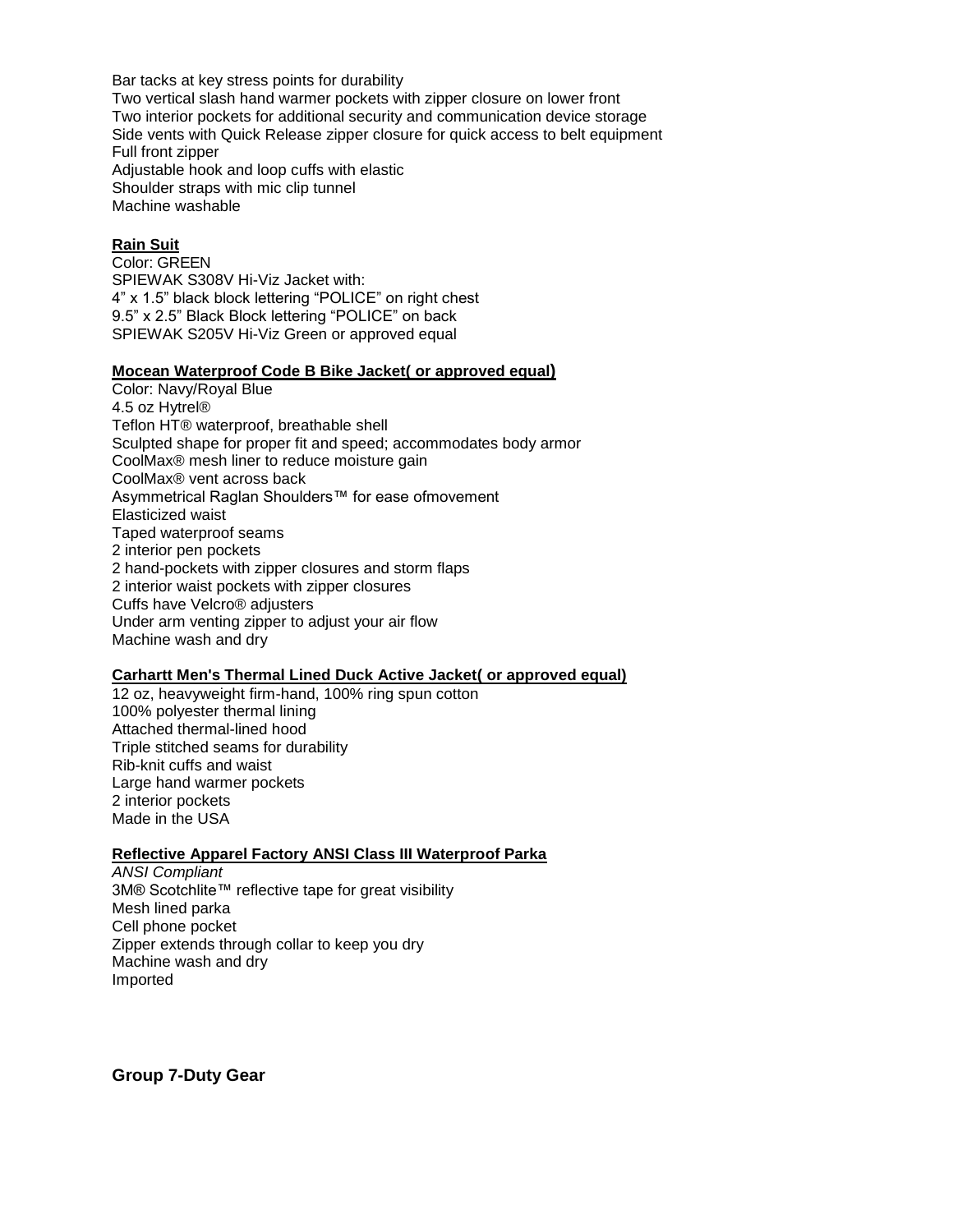## **Gould & Goodrich Leather Double Magazine Pouch**

Black leather, fits 2-1/4"W belts, size code 3, High Gloss (HG) #B627-4 or approved equal

## **Gould & Goodrich Leather MK-III Mace Case**

Black leather, fits 2-1/4"W belts, finish: High Gloss (HG) #B631-3 or approved equal

## **Gould & Goodrich Leather Standard Cuff Case with Snaps**

Black leather, fits 2-1/4"W belts, finish: High Gloss (HG) #B70 or approved equal

## **Gould & Goodrich Leather Standard Cuff Case with Snaps(or approved equal)**

4 Row Stitched Top grain leather Fully lined Sizes: even waists, 28-54 2-1/4"W Four-Row Finish: High Gloss (HG) Buckle: Nickel

## **Dutyman 1.75" Garrison Belt**

Postal/government approved Stamped PE1-2927Black with plain finish and nickel buckle 1 3/4" wide

## **Blackhawk Molded Duty Gear Belt (or approved equal)**

Five-layer laminate construction will not fray or lose its shape Padded edges 2.25" width Nylon loop backing Ergonomically design *S (26"-30"), M (32"-36"), L (38"-42"), XL (46"-48"), 2X (50"-54")*

## **Blackhawk Molded Cordura Nylon Inner Duty Gear Belt (or approved equal)**

Five-layer laminate construction Hook-and-loop lining Nylon loop backing Padded edges Ergonomic design Reversible 1.5" inner belt

## **Safariland 6280 SLS Level II Mid-Ride Retention Holster( or approved equal)**

Size Code 83 = Glock 17 & 22 Size Code 283 = Glock 19 & 23 High Gloss Safarilaminate construction Self-Locking System offers protection against gun grabs Unique rotating hood design allows for smoother single-motion draw and greater protection against attempted weapon takeaways Retention level II Suede lining protects gun's sights and finish Top draw and straight drop cant is popular with major police departments and a personal choice for individual officers Mid-ride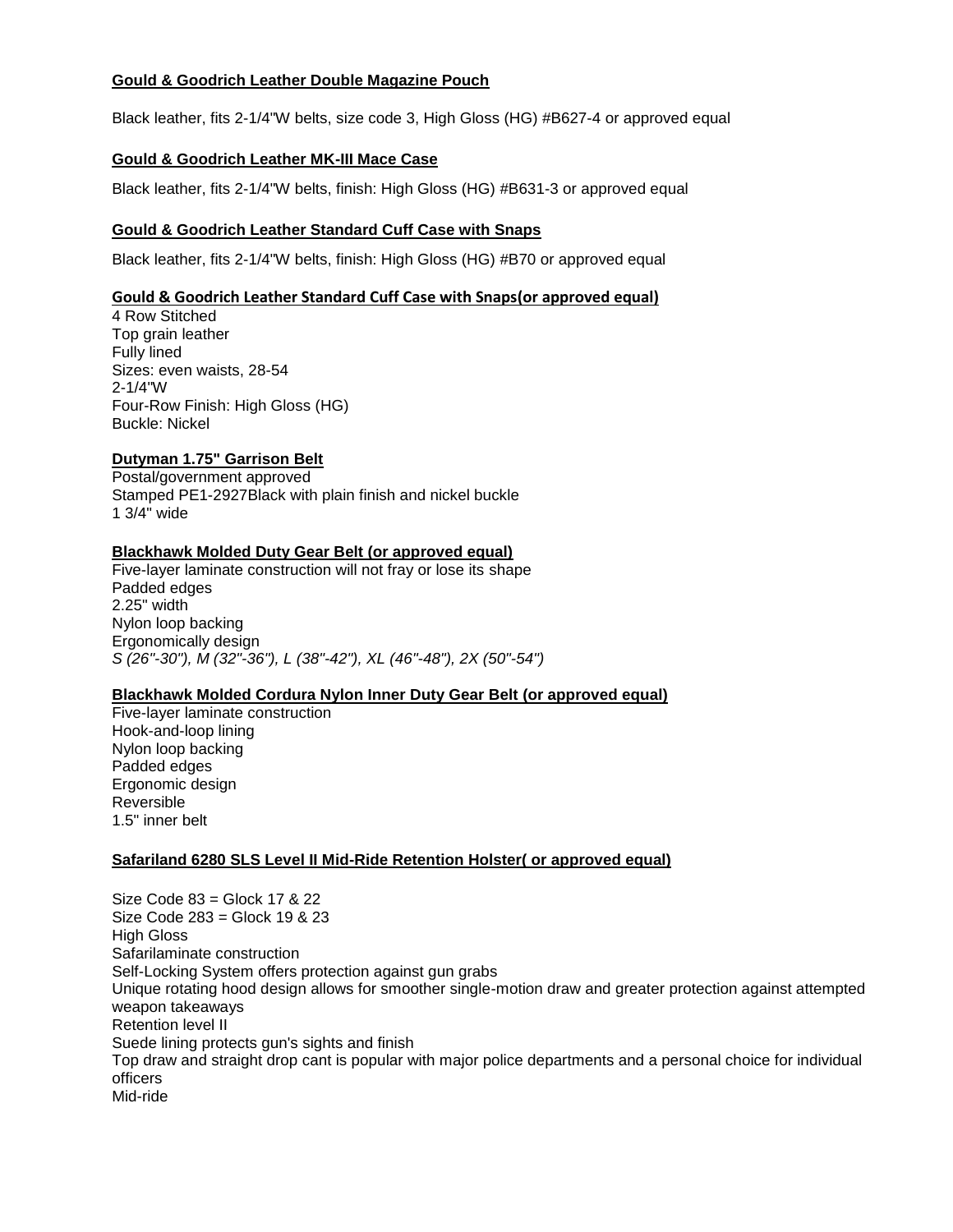## **Gould & Goodrich Inside Trouser Holster (or approved equal)**

**MNCT** 

Easy to use, easy to conceal Reinforced top band prevents holster from collapsing with gun removed Clips over pants, skirts or belts up to 1 3/4"

## **Safariland 6004 Tactical Leg Holster (or approved equal)**

Safarilaminate<sup>™</sup> construction Size G17/22/ G19/23 Suede lined to protect handgun's finish SLS (Self Locking System) rotating hood system SLS allows for a smoother, single-motion draw and greater protection against attempted weapon takeaways Top draw, straight drop cant and no snap for a smoother single-motion draw Permits fast access Adjustable tensioning device Offered for weapons with and without rail mounted lights Standard double strap leg shroud with mounting holes for optional accessories Leg strap features silicone strips for nonslip traction

## **Safariland SLS Holster for Guns w/ M3 Light (or approved equal)**

 Size Code 83 = Glock 17 & 22 Size Code 283 = Glock 19 & 23 Self-Locking rotating hood system provides protection in tactical situations Self -Locking System allows for a smoother single-motion draw and greater protection against attempted weapon takeaways Thermal-molded SAFARI-LAMINATE? construction protects handguns and sights Standard double leg strap and leg shroud with mounting holes for optional accessories Leg harness is lightweight and simple to operate Model 6004 STX RH / STX LH

# **Blackhawk Carbon Fiber CQC Holster with SERPA Technology (or approved equal)**

Unique carbon fiber and nylon construction makes the holster extremely tough which helps to retain the weapon during a struggle Immediate retention and audible click upon re-holster for security Speed-cut design allows rapid draw, target acquisition, and re-holster while keeping eyes on target Slight flare to the opening helps you holster easily Fully covered trigger guard for added safety Comes complete with both a belt loop and a paddle platform Fully adjustable Allows a full grip before drawing giving you better control Cut-down body aids in its concealment Change angles from strong side to cross draw Adjustable belt loop allows for the ideal fit for belt sizes up to 1.75"W G17 /G19 RH / LH

# **Gould & Goodrich Phoenix Advantage Mark 3 Defense Spray Case**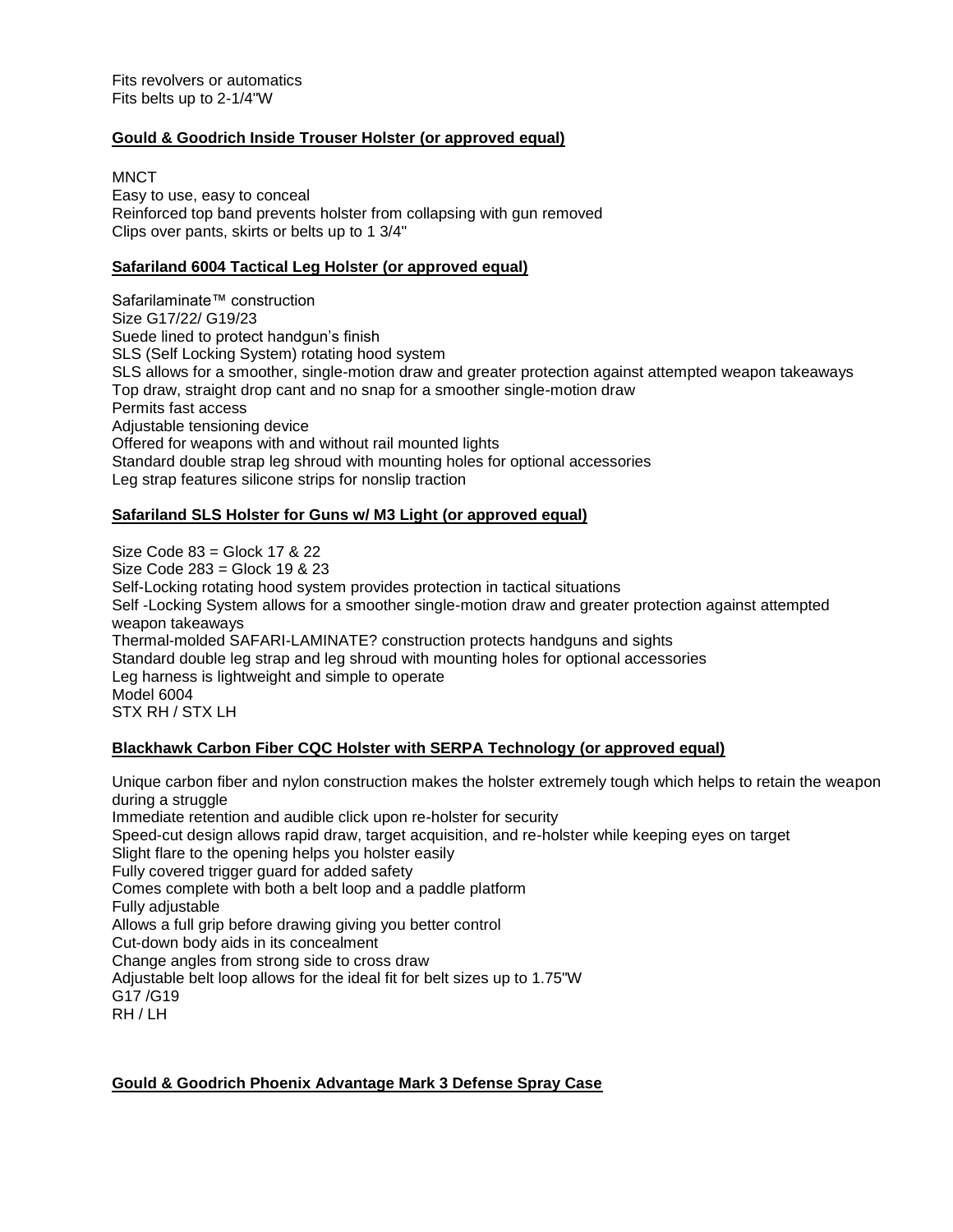Duraweb nylon construction, water-resistant, abrasion-resistant and wear-resistant, #X681-3 or approved equal

## **GO02 Handcuff Case Single**

Nylon, #X70 or approved equal

## **Safariland 6280 SLS Level II Mid-Ride Retention Holster( or approved equal)**

Size Code 83 = Glock 17 & 22 Size Code 283 = Glock 19 & 23 Nylon Safarilaminate construction Self-Locking System offers protection against gun grabs Unique rotating hood design allows for smoother single-motion draw and greater protection against attempted weapon takeaways Retention level II Suede lining protects gun's sights and finish Top draw and straight drop cant is popular with major police departments and a personal choice for individual officers Mid-ride Fits revolvers or automatics Fits belts up to 2-1/4"W

## **Bianchi PatrolTek Nylon Keepers**

Package of four Black finished brass snaps Fits 2" duty belts #732DB or approved equal

## **Gould & Goodrich Leather Belt Keepers with Snaps**

High Gloss Black leather Fits 2-1/4"W belts Finish: High Gloss (HG) Package of four #B76-4W or approved equal

## **Uncle Mike's Nylon Universal Radio Case**

Cordura® nylon construction Fits many popular public safety radios Fits belts up to 2-1/4"W Water-resistant, wear-resistant and abrasion-resistant #88806 or approved equal

## **Bianchi PatrolTek Streamlight Nylon Holder for Stinger/XT**

Made with high quality nylon, fits belts up to 2.5" wide #CRT100 or approved equal

# **Bianchi AccuMold Elite Stinger XT Light Holder( or approved equal)**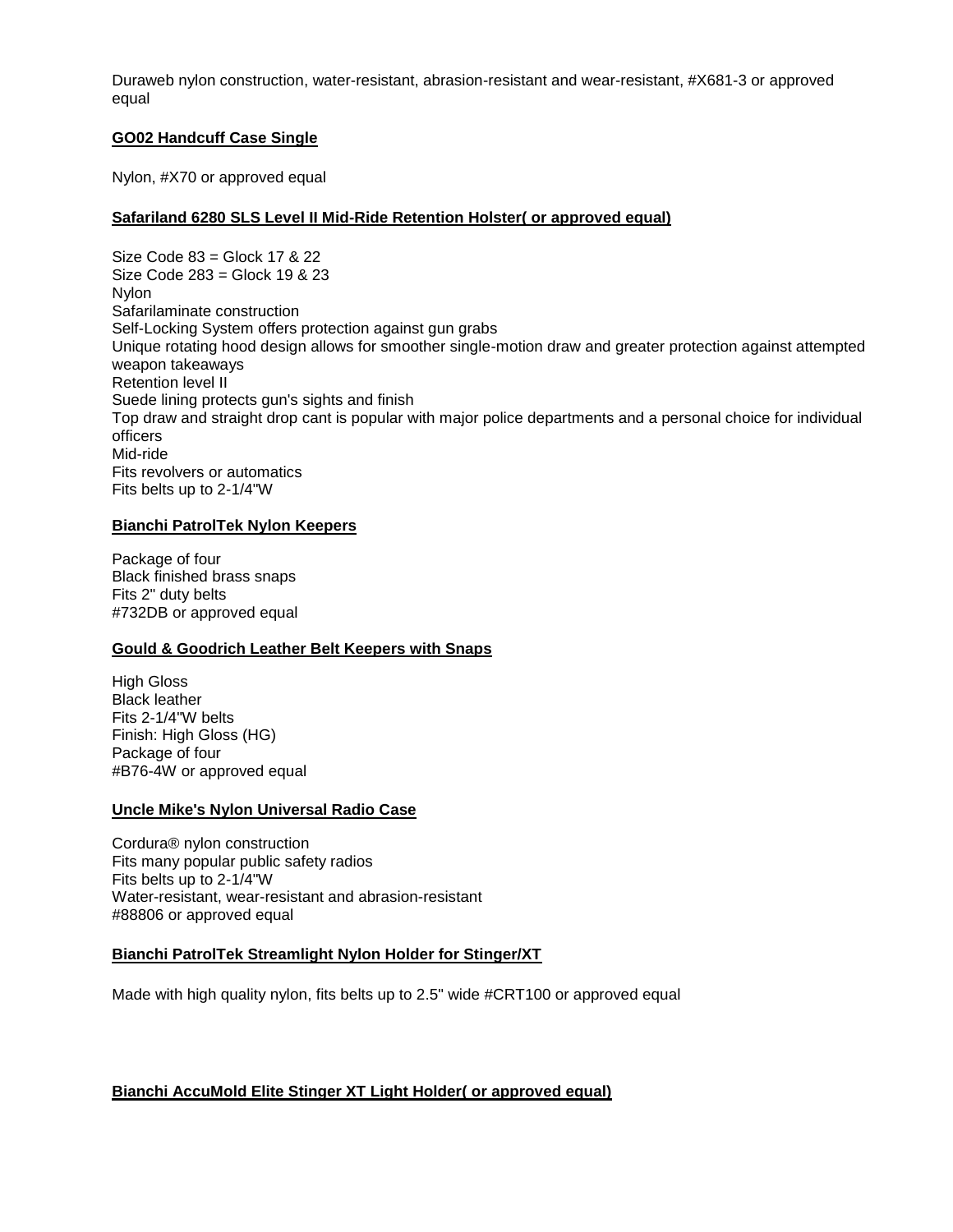Securely holds your Stinger XT™ flashlight Lightweight comfort

## **UNCLE MIKE'S SENTINEL DOUBLE LATEX GLOVE HOLDER**

Nylon, #NY076 or approved equal

## **Gould & Goodrich K Force Glove Pouch**

Black synthetic leather Fits 2-1/4"W belts Finish: High Gloss (HG) #K555 or approved equal

## **Aker Paddle Back MK3 Mace Handcuff Holder**

**Leather** Molded fit Adjustable tension screws Color Black Plane right hand #A619BP or approved equal

# **Group 8-SWAT/Mobile Field Force**

## **United Shield Spec Ops Delta-Gen II level IIIA Helmet( or approved equal)**

Provides extended coverage in the rear to provide greater protection for the base of the head Meets NIJ level IIIA ballistic protection STANAG 2920 NATO anti fragmentation standard (17gr FSP) and USMIL Std fragmentation testing Factory fitted Picatinny side rails Universal NVG mount Pad liner for stability and adjustable harness Suede cross straps Neck pad Weight 2.8 lbs.

## **Galls Tactical Backpack (or approved equal)**

600D x 600D polyester with handles and top-security webbing Compression straps for secure expansion Large main compartment with mesh pockets Full zip around pockets MOLLE straps and padded articulated back for comfort Adjustable and detachable shoulder straps 17" x 9" x 11"

## **SI Tactical Fr Glove (or approved equal)**

Flammabilty ASTM D6413 Char Length-Max Average 4.5" After Flame-Max Average 2.0 seconds NFPA 1971-07 Section 7.73 Heat & Thermal Shrinkage 2 Layers of 180g Nomex for added protection Pittards Digital Goatskin leather palm for improved grip Protective Knuckle wrapped in Pittards leather adds protection while eliminating any drip hazards Box Finger construction provides increased dexterity Single hook and loop wrist closure for quick and secure fastening Imported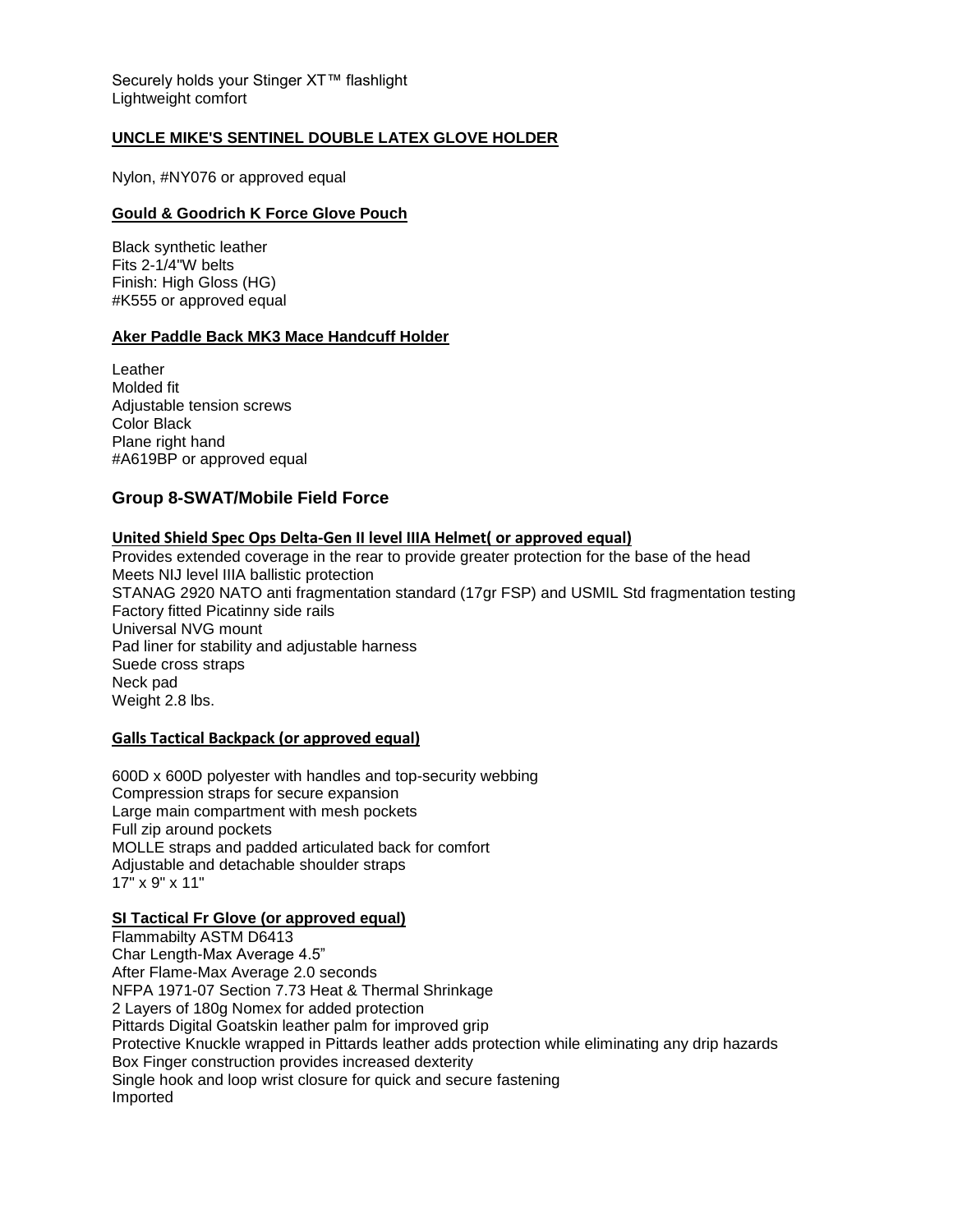# **Damascus FlexForce Riot Control Suit (or approved equal)**

Elektrum XP8 hard shell panels cover chest, back, forearms, thigh and knees Front and back hard shell panels have modular flex, for needed mobility Forearm guard has more flexible elbow Knee/shin guard has non-slip surface Easy to go in and out of quickly Comes in large nylon bag, for storage and transport Some items are sold separately and are not included

## **Premier Crown JCR100C Riot Duty Helmet with Steel Grid (or approved equal)**

Meets or exceeds NIJ 0104.02 standard for riot helmets

TacElite TCM™ fiberglass shell which gives high-impact, abrasion and penetration resistance ⅛" diameter steel wire face guard with black nylon coating and welded joints for maximum strength and safety Wire guard is form fitted to match radius of face shield and is attached by four heavy-duty nylon clips Clearance on sides of helmet to accommodate a radio transmitter and receiver and sufficient clearance for use over gas mask Expanded polystyrene liner provides excellent impact protection Molded ABS inner liner for easy cleaning Steel double D-ring fastener provides maximum strength and slip resistance Interchangeable sweat-wicking sizing comfort pads  $\frac{1}{4}$ ,  $\frac{3}{8}$  and  $\frac{1}{2}$  thicknesses

Optically clear, ⅛" thick polycarbonate face shield with pivot plus lock system for up and down positions Viewing area:  $2\frac{3}{4}$ " x  $8\frac{1}{2}$ "

4.1 lbs.

## **Damascus Vector 1 Riot Control Gloves (or approved equal)**

Molded black hard shell Carbon Tek™ fiber knuckles and panels to deflect blows and debris Leather shell with reinforced palms Foam injected padded knuckles and wrist Breathable, tricot inner lining Double reinforced stitching and elasticized wrist Velcro® closure Imported

# **Paulson Riot Shield 36" x 20" ( or approved equal)**

Lexan plastic construction Lightweight and easy to use Die electric handle to prevent electric shock Two-piece breakaway strap Foam padded to protect the forearm 36"H x 20"W x 0.150"Thickness Weight: 6lbs.

## **Damascus NOMEX Lightweight Hood ( or approved equal)**

3 ounce 100% Nomex® Approximately 18" (45cm) Made in North America One size fits all

## **Galls Gas Mask Pouch ( or approved equal)**